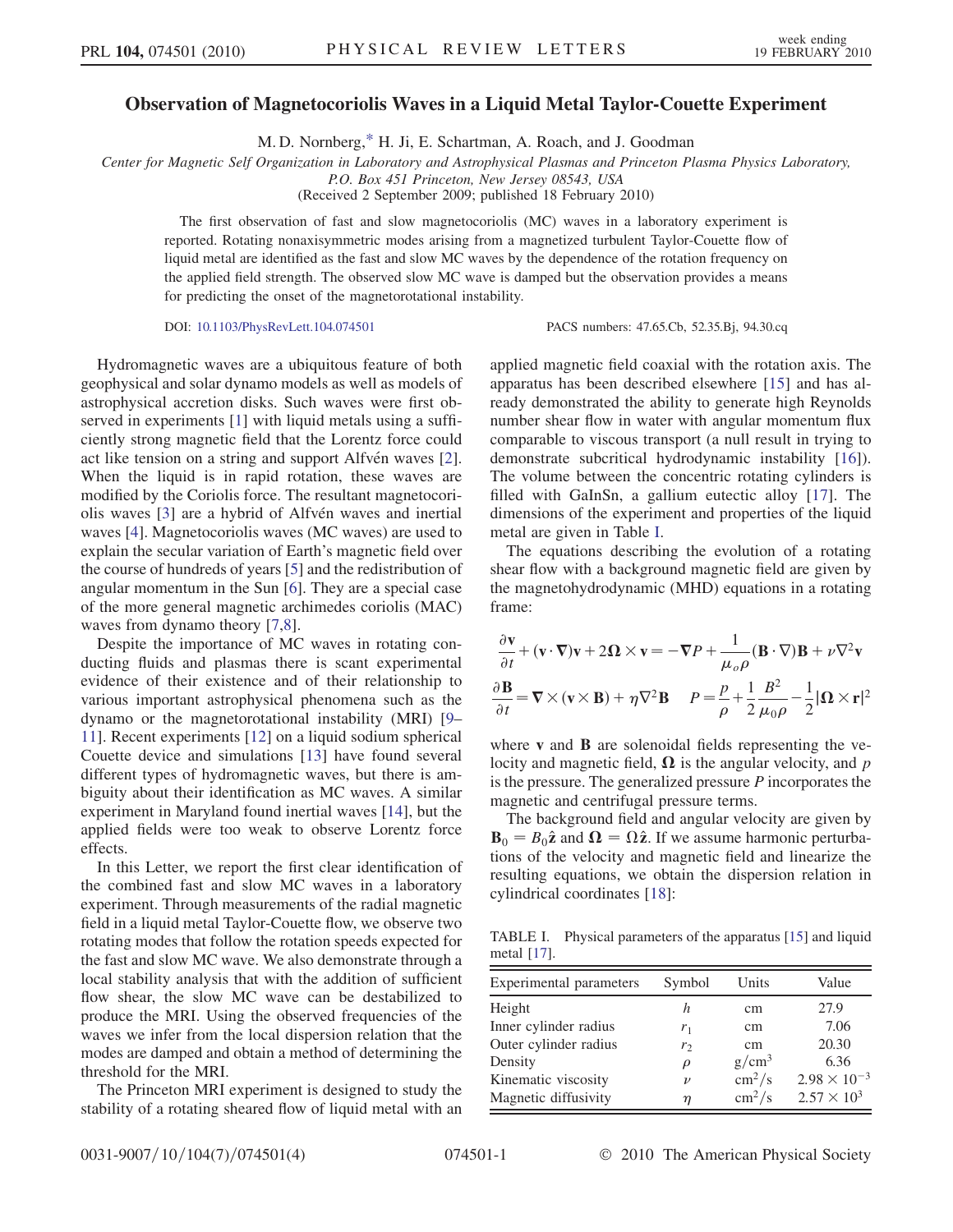<span id="page-1-3"></span>
$$
(\bar{\omega} - i\gamma_{\eta})^{2}[(\bar{\omega} - i\gamma_{\nu})(\bar{\omega} - i\gamma_{\eta}) + \omega_{A}^{2}]^{2}
$$
  
+2\zeta\Omega^{2}(\bar{\omega} - i\gamma\_{\eta})^{4}(k\_{z}/k)^{2}  
-2(2-\zeta)\Omega^{2}\omega\_{A}^{2}(\bar{\omega} - i\gamma\_{\eta})(k\_{z}/k)^{2}  
-\omega\_{R}[(\bar{\omega} - i\gamma\_{\nu})(\bar{\omega} - i\gamma\_{\eta}) + \omega\_{A}^{2}][( \bar{\omega} - i\gamma\_{\eta})^{2} + \omega\_{A}^{2}] = 0, (1)

where  $k_{\phi} = m/r$  for integer m,  $\bar{\omega} = \omega - m\Omega$  is the Doppler-shifted complex frequency,  $\gamma_n = \eta k^2$  and  $\gamma_\nu =$  $\nu k^2$  are the resistive and viscous damping rates,  $\omega_A$  =  $k_zB_0/\sqrt{\mu_0\rho}$  is the Alfvén frequency, and  $\omega_R =$  $(\zeta - 2)\Omega k_r k_\phi/k^2$  is the Rossby wave frequency [[19\]](#page-3-18). We have quantified the flow shear by introducing the vorticity parameter

$$
\zeta(r) = \hat{\mathbf{z}} \cdot \frac{\nabla \times r\Omega(r)\hat{\phi}}{\Omega(r)} = \frac{1}{r\Omega} \frac{\partial(r^2\Omega)}{\partial r}.
$$
 (2)

Note that  $\zeta$  is only constant if the rotation profile follows a power-law dependence  $\Omega(r) \propto r^{\zeta-2}$ . For uniform rotation with no shear  $\zeta = 2$ . The Rayleigh criterion [\[20\]](#page-3-19), which governs axisymmetric hydrodynamic centrifugal stability of rotating shear flow, is given by  $\zeta \ge 0$ .

<span id="page-1-1"></span>We can gain insight into the basic waves for this dispersion relation by examining limiting cases. In the absence of rotation, the dispersion relation reduces to

$$
(\omega - i\gamma_{\nu})(\omega - i\gamma_{\eta}) - \omega_{A}^{2} = 0, \qquad (3)
$$

which describes the damped shear Alfvén wave. These waves have a transverse polarization due to the incompressibility of the fluid (in a compressible fluid there is also a longitudinal magnetosonic wave). The complex frequency longitudinal magnetosonic wave). The complex frequency<br>is  $\omega = i(\gamma_{\nu} + \gamma_{\eta})/2 \pm \sqrt{\omega_A^2 - (\gamma_{\nu} - \gamma_{\eta})^2}$  which shows that the Alfvén wave is viscously and resistively damped and has a real frequency of  $\pm \omega_A$  in the absence of dissipation. Variations in the flow along the direction of the magnetic field tend to be eliminated in a highly resistive fluid (such as a liquid metal) due to this damping.

<span id="page-1-2"></span>Assuming rotation without shear and without an applied magnetic field, the dispersion relation reduces to

$$
(\omega - i\gamma_{\nu})^2 + (2\Omega k_z/k)^2 = 0 \tag{4}
$$

which describes inertial waves. Inertial waves also have a transverse polarization but are peculiar in that the restoring force, provided by the Coriolis effect, acts orthogonally to the displacement. The resulting motion of a displaced fluid element is circular precession. The complex frequency is  $\omega = i \gamma_{\nu} \pm 2\Omega k_z / k$  so the wave is viscously damped with a real frequency between  $\pm 2\Omega$ . Note that there is no dependence on the wavelength. Akin to Alfvén waves, inertial waves homogenize the flow along the axis of rotation due to viscous damping, consistent with the Taylor-Proudman theorem [[4\]](#page-3-4).

Together these waves make up the hybrid magnetocoriolis wave [[3\]](#page-3-3). Since there are two restoring forces acting on displaced fluid elements, there are two possible situations. The Lorentz and Coriolis forces may act together, stiffening the system and producing the higher frequency fast wave, or the two forces may oppose one another to produce the lower frequency slow wave. The requirement for observing strong rotational effects on the Alfvén wave is serving strong rotational effects on the Alfven wave is  $r\Omega\sqrt{\mu_0\rho}/B_0 \sim 1$ . The Alfvén frequency experiences a splitting due to the breaking of the degeneracy of the two roots by the presence of rotation. When the flow has sufficient shear, the slow MC wave becomes stationary and unstable at low  $k$  as seen in Fig. [1](#page-1-0). This instability is the MRI which in addition to causing turbulent transport of angular momentum in accretion disks may also be related to geomagnetic jerks [[21](#page-3-20)].

The results reported here were obtained when an axial magnetic field was applied to turbulent rotating shear flow. The outer cylinder was kept stationary while the inner cylinder rotated. The rings at the end caps were coupled to either cylinder in what is referred to as the ''split'' configuration [[15](#page-3-14)]. The flow was hydrodynamically unstable since  $\zeta \leq 0$ . The inner cylinder and inner ring

<span id="page-1-0"></span>

FIG. 1 (color online). The real part of the dispersion relation for (a) damped Alfvén waves as given in Eq.  $(3)$  $(3)$ , (b) inertial waves as given in Eq. ([4](#page-1-2)), and (c) the fast (dashed red line) and slow MC waves (solid blue line). (d) The growth rate of the fast and slow MC waves. Because of resistive dissipation, the MC waves collapse to the inertial wave dispersion at high  $k$ . When there is sufficient flow shear, the slow MC wave becomes unstable at low  $k$ . The parameters for the dispersion relation are  $B_0 = 4$  kG,  $\Omega = 42$  rad/s, and  $\zeta = 0.25$  (maximum design parameters of the apparatus) and the fluid properties are given in Table [I](#page-0-0).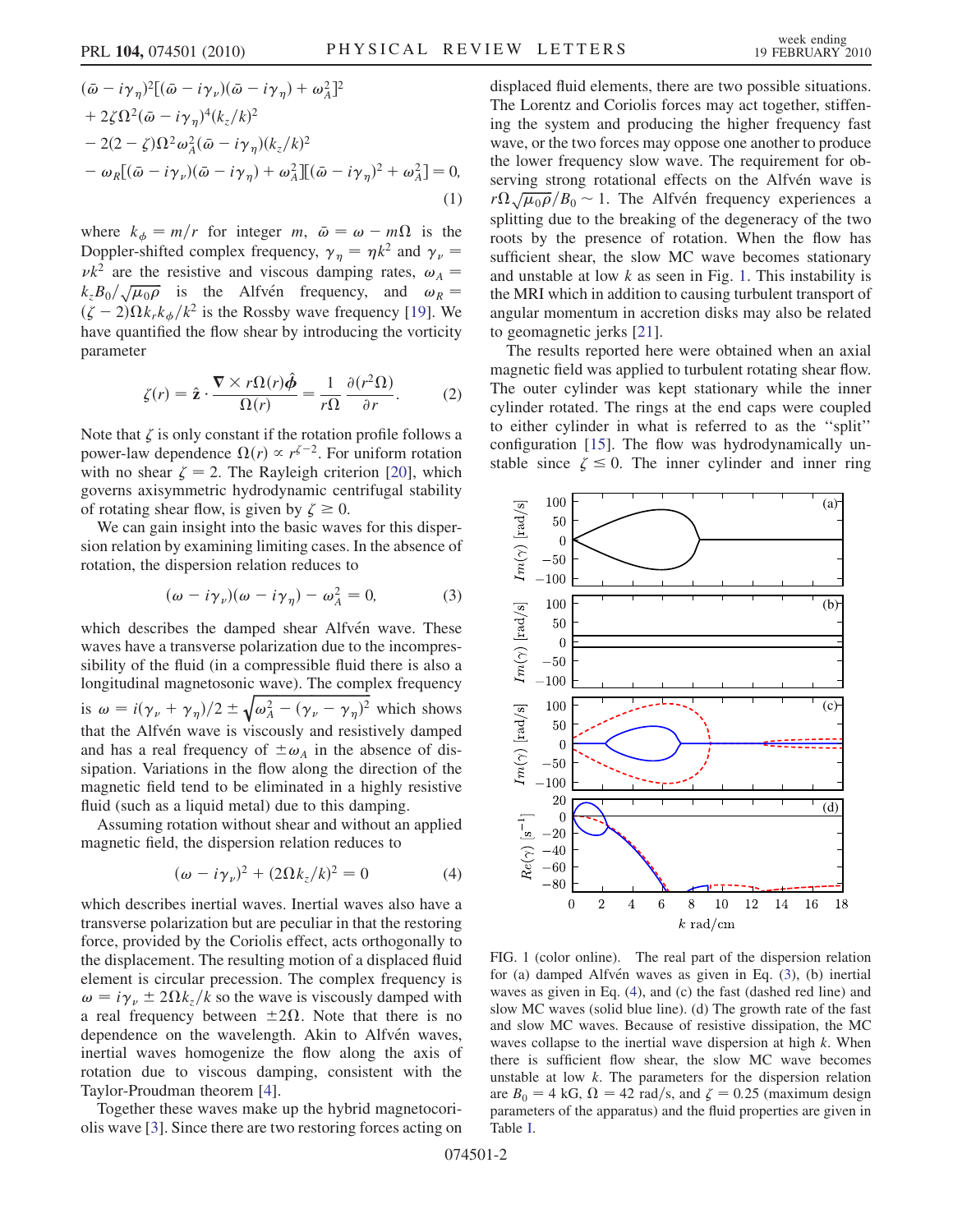

<span id="page-2-0"></span>

FIG. 2 (color online). A contour plot of the radial magnetic field near the surface of the outer cylinder constructed from a least squares fit of data from the Mirnov coil array. The locations of the coils are depicted by dots and the contour levels are given in Gauss. The applied field was 4.3 kG.

were set in rotation at 6.7 Hz and an axial magnetic field between 1.7 to 4.3 kG was applied to the turbulent flow. The induced radial magnetic field fluctuations were measured by an array of Mirnov coils [\[22\]](#page-3-21) positioned just outside the outer cylinder. A nonaxisymmetric mode was apparent from the coil array as seen in the snapshot of the field shown in Fig. [2.](#page-2-0) The image is created by fitting the signals from the array to a spatial Fourier mode model using standard least squares fitting. From the model we obtain the Fourier amplitude and phase as shown in Fig. [3.](#page-2-1) The variation of the mode amplitudes with magnetic field strength is not linear as would be expected for advection by differential rotation (the  $\Omega$  effect).

The mode rotation rates are measured by calculating the linear slope of the Fourier phase with time for each field strength. The results are shown in Fig. [4.](#page-2-2) The modes clearly rotate at different speeds and their rotation rates increase with magnetic field strength. By comparing the rotation

<span id="page-2-1"></span>

FIG. 3 (color online). (a) Magnetic field measured by a single Mirnov coil. (b) The time series of  $(0,1)$  and  $(1,1)$  mode amplitudes from a 2D Fourier decomposition of the radial magnetic field where the notation  $(n, m)$  describes the vertical mode number  $n$  and the azimuthal mode number  $m$ . (c) The time series of mode phases.

rates with those of higher azimuthal harmonics obtained from the high density midplane coil array (seen as the series of dots at  $z = 0$  in Fig. [2\)](#page-2-0) we find that the harmonics are not phase locked. Hence, the signal is not likely due to a passing vortex as was observed in Sisan et al. [[11](#page-3-10)]. They are also not the result of the MRI since the least-damped mode should be axisymmetric.

A least squares fit of the observed mode rotation rates to the real frequencies of the fast and slow MC waves gives an estimate of the local wave vector components and the fluid rotation rate for a given shear. The wave number components are fit since the observed magnetic field is much smoother than the velocity field due to the low Pm and cannot reveal detailed structures like the boundary layers. The fit is insensitive to the vorticity parameter  $\zeta$  and so we assume it to be zero for marginal stability consistent with hydrodynamic observations [\[23\]](#page-3-22). The fit parameters result in a mode with  $k_z = \pi/2h$  and  $k_r = \pi/(r_2 - r_1)$  which corresponds to the smallest (and therefore least-damped) radial wave number that can fit in the radial gap and a quarter-wavelength vertically. The growth rate determined from the fit is shown in Fig. [4\(b\).](#page-2-3) Aside from an expected Doppler shift for the nonaxisymmetric modes, the MCwave model provides an excellent fit to the observations. From the growth rate, we find that the slow wave has a small positive growth rate for 1 kG but is otherwise damped. The model suggests that the MRI growth rate is too small at the rotation rates achieved to observe it with our diagnostics. By adjusting the model parameters we can

<span id="page-2-2"></span>

<span id="page-2-3"></span>FIG. 4 (color online). The real frequency (a) and growth rate (b) determined by fitting the phase speed of the two nonaxisymmetric modes observed for a range of applied magnetic field strengths to Eq. ([1\)](#page-1-3). Error bars reflect the uncertainty in the linear fit to the phase as a function of time. The dashed red and solid blue lines show the fit of the fast and slow MC waves from Eq. ([1](#page-1-3)) with values of  $\zeta = 0$ ,  $k = 0.246 \pm 0.001$  cm<sup>-1</sup>,  $\theta =$ 1.336  $\pm$  0.007 rad where  $k_z = k \cos \theta$ , and  $\Omega = 5.4 \pm$  $0.9 \text{ rad/s}$ . The shaded areas express the uncertainty in the fit.